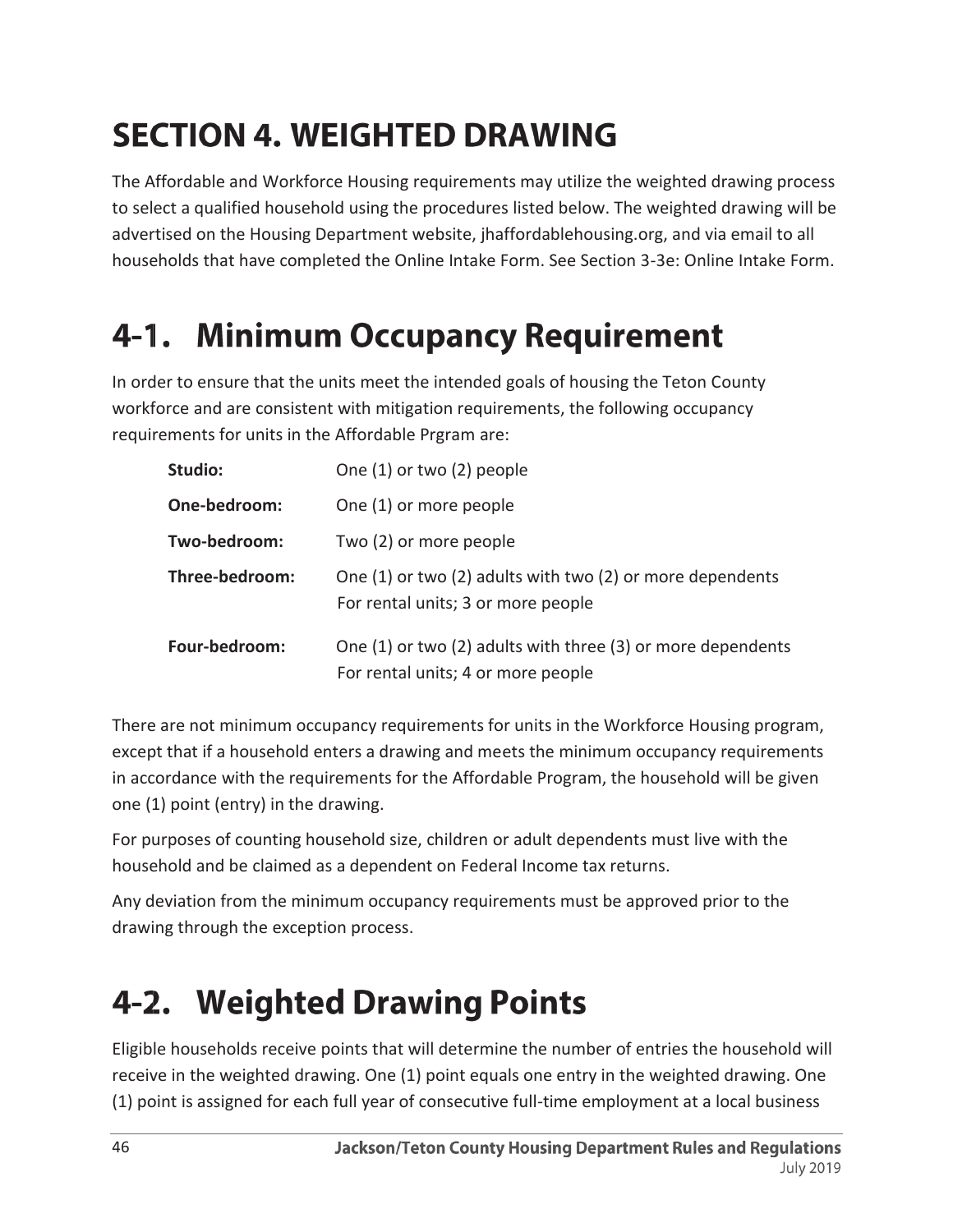immediately prior to entering a weighted drawing, with a maximum of ten (10) points. One (1) point is assigned for each qualified critical services provider with a maximum of two (2) points. One (1) point is given to a household who enters a drawing for a unit in the Workforce Program and meets the minimum occupancy requirements in accordance with the requirements for units in the Affordable Program. The total maximum points a household can receive is thirteen (13). Households are not eligible to enter a weighted drawing until they have one (1) full year of full-time employment in Teton County for a local business or one (1) point.

Points are given based on one person in the household. Years working in Teton County cannot be doubled up and must be verifiable. For example, a two-person household, one of which has been employed in Teton County for two years and the other for four years, would be assigned four (4) points.

#### **Employment** a.

At least one member of a household must be employed full-time in Teton County at a local business. Full-time employment is defined as at least one thousand five hundred sixty (1,560) hours per year or an average of at least thirty (30) hours per week. Employment exemptions found in Section 3-2 apply.

## 1. Interruption of Employment

Interruption of employment will be allowed in special circumstances if other employment criteria are met in Teton County, Wyoming at least two (2) years immediately prior to the interruption of employment. Interruption of employment will only be allowed for a maximum period of two (2) years. Points will not be given for the time period during the interruption of employment. Points will be given for years employed full-time at a local business immediately prior to the interruption of employment. To obtain points for prior employment, a household must have reestablished full-time employment at a local business within one (1) month upon termination of the reason for the interruption of employment. Reasons for allowed interruption of employment include: caring for a sick or disabled immediate family member, attending secondary school, and hospitalization. Verification documentation of the reason for interruption of employment will be required to obtain points for prior employment.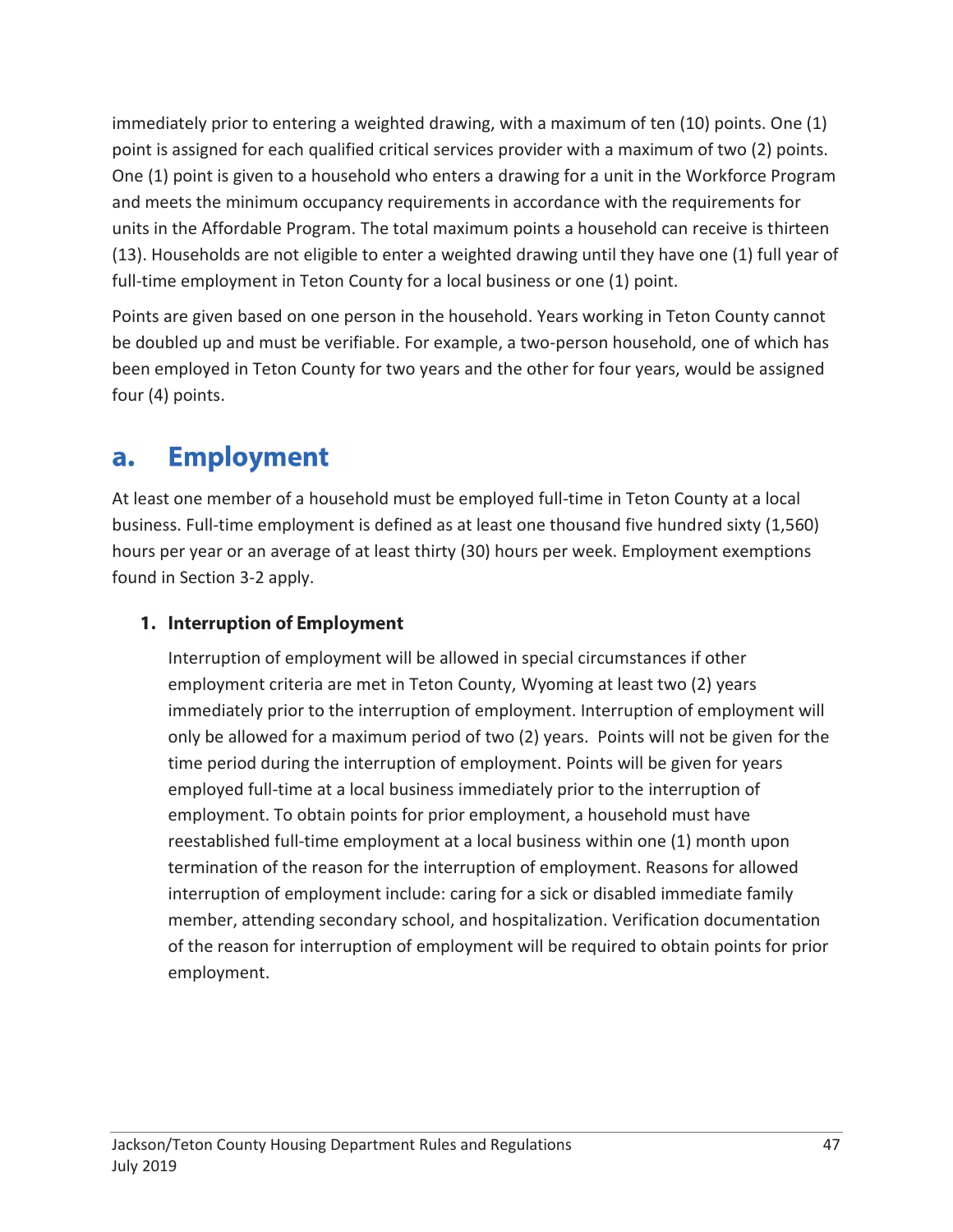#### $\mathbf b$ . **Additional Points**

## 1. Critical Services Provider

Qualified critical services providers, as defined in 0: section 9. Definitions, may be eligible for a maximum of two (2) additional points. Any household may not receive more than two (2) points. However, if a household has one (1) person who qualifies as a critical services provider for two (2) organizations, they will receive two (2) points.

The following conditions must be met to receive the critical services provider designation and priority:

## a. Critical Services Provider Designation

Organizations who believe their employees or volunteers meet the definition of critical services provider can apply to the Housing Department to become an approved critical services provider organization and have certain job positions deemed 'qualified." The Teton County Board of County Commissioners and the Jackson Town Council will approve or deny critical services provider organization applications.

### **1. Required Documentation**

Employees who work in these "qualified" positions for approved critical services provider organizations can enter a weighted drawing and receive additional points. These individuals must submit a "Critical Services Provider Supervisor Questionnaire" along with their weighted drawing entry documents. These will be held on file for a period of six months before needing to be updated. The Housing Department will contact the CSP's supervisor to update the Supervisor's Questionnaire.

## b. One Year of Full-Time Employment

A qualified critical services provider must earn one (1) point for one (1) year of fulltime employment in Teton County at a local business prior to receiving points as a critical services provider.

## c. Approval Process

Applications received by the Housing Department for approval as Critical Services Provider Organizations will be processed by staff. The Housing Manager will make a recommendation to the Jackson/Teton County Housing Authority Board who will approve or deny the application.